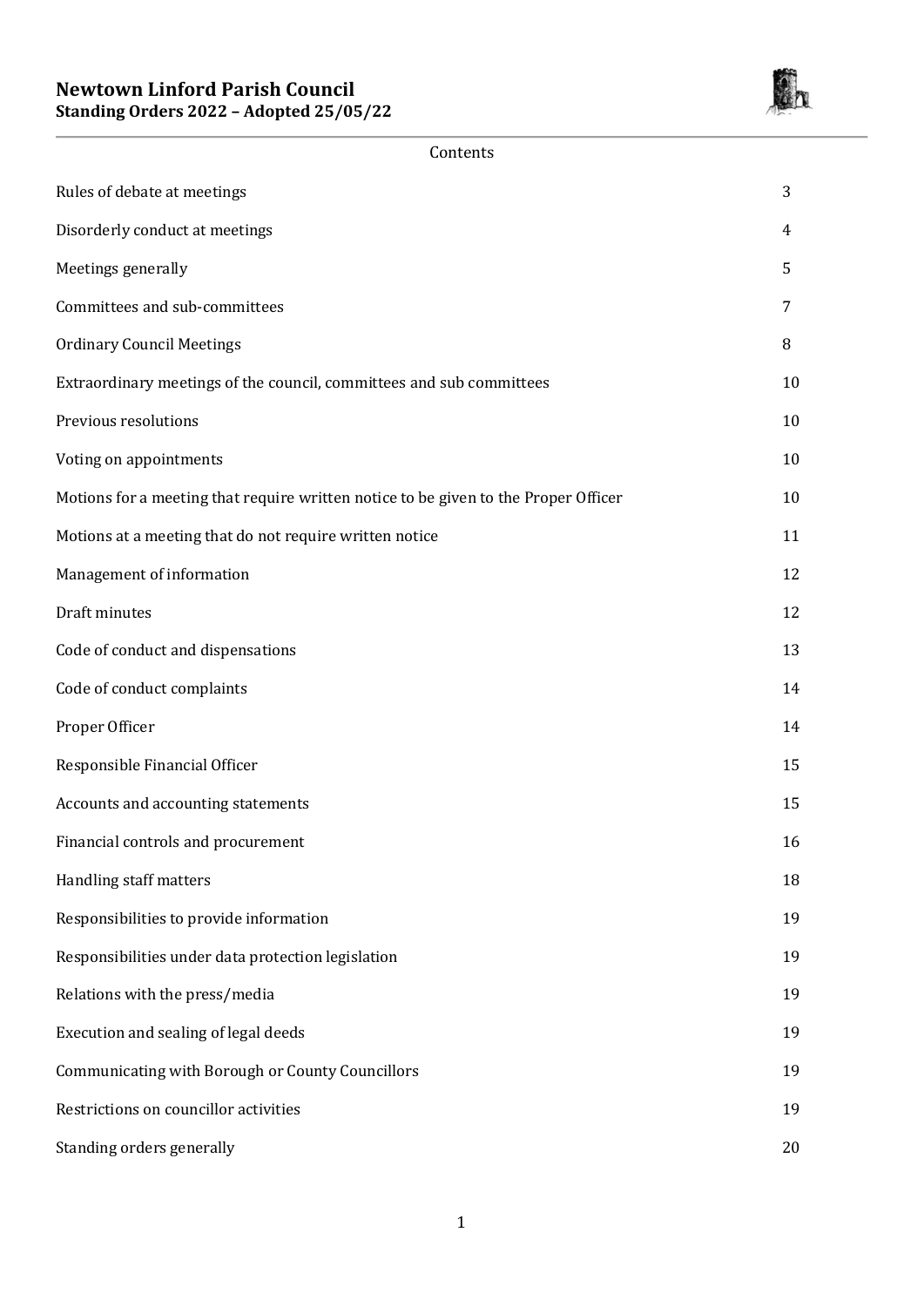#### **How to use Standing Orders**

Standing orders are the written rules of a local council. Standing orders are essential to regulate the proceedings of a meeting. A council may also use standing orders to confirm or refer to various internal organisational and administrative arrangements. The standing orders of a council are not the same as the policies of a council but standing orders may refer to them.

Local councils operate within a wide statutory framework. Our standing orders incorporate and reference many statutory requirements to which councils are subject. It is not possible for the standing orders to contain or reference all the statutory or legal requirements which apply to Newtown Linford Parish Council. For example, it is not practical for our standing orders to document all obligations under data protection legislation. The statutory requirements to which a council is subject, apply whether or not they are incorporated in a council's standing orders.

Our standing orders do not include financial regulations. Financial regulations are standing orders to regulate and control the financial affairs and accounting procedures of a local council. The financial regulations, as opposed to the standing orders of a council, include most of the requirements relevant to the council's Responsible Financial Officer.

#### **Drafting notes**

Standing orders that are in bold type contain legal and statutory requirements. Standing orders not in bold are designed to help councils operate effectively but they do not contain statutory requirements, so they may be adopted as drafted or amended to suit a council's needs.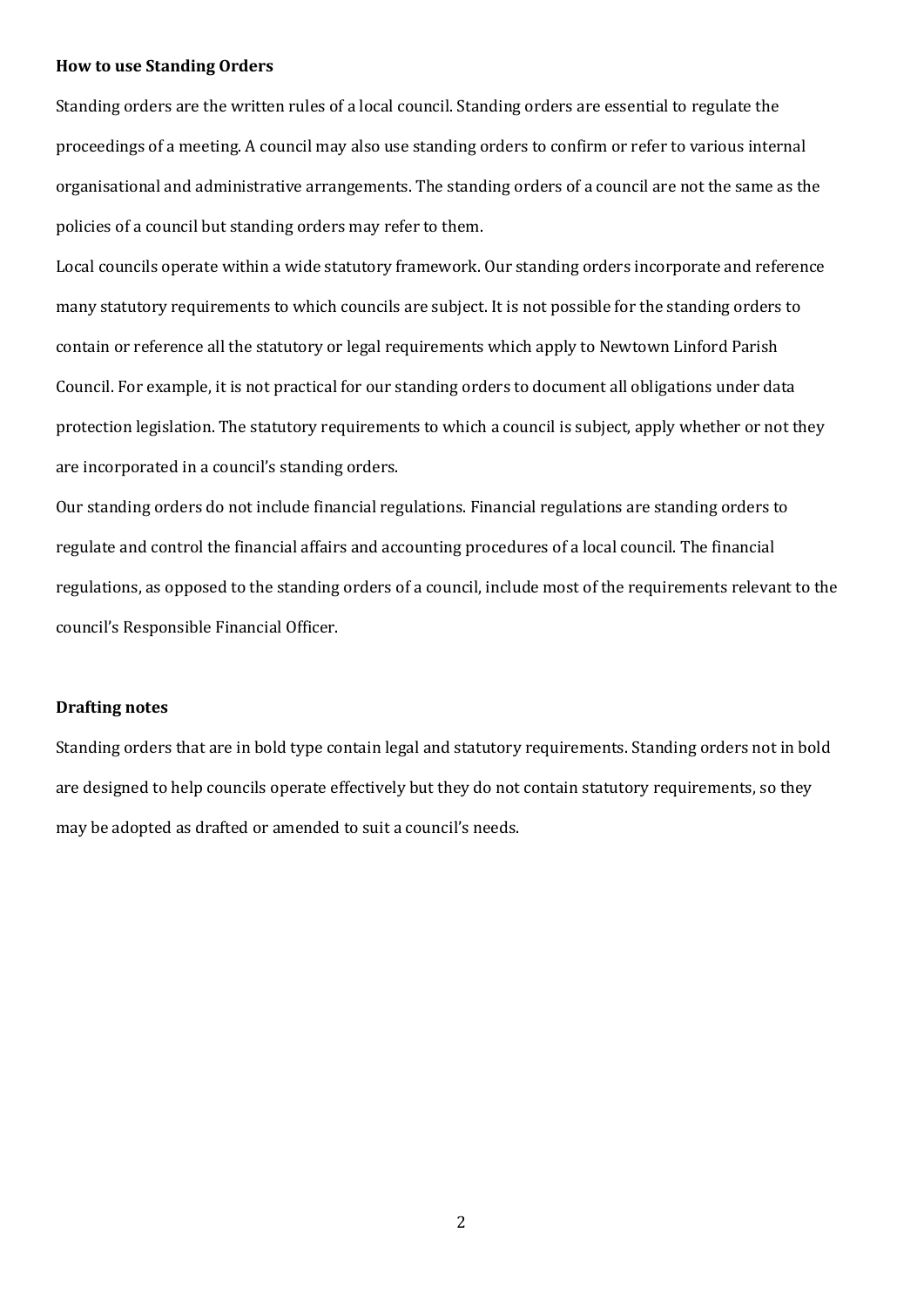### **1. Rules of debate at meetings**

- a) Motions on the agenda shall be considered in the order that they appear unless the order is changed at the discretion of the Chairman of the meeting.
- b) A motion (including an amendment) shall not be progressed unless it has been moved and seconded.
- c) A motion on the agenda that is not moved by its proposer, may be treated by the Chairman of the meeting as withdrawn.
- d) If a motion (including an amendment) has been seconded, it may be withdrawn by the proposer only with the consent of the seconder and the meeting.
- e) An amendment is a proposal to remove or add words to a motion. It shall not negate the motion.
- f) If an amendment to the original motion is carried, the original motion (as amended) becomes the substantive motion upon which further amendment(s) may be moved.
- g) An amendment shall not be considered unless early verbal notice of it is given at the meeting and, if requested by the Chairman of the meeting, is expressed in writing to the Chairman.
- h) A councillor may move an amendment to his own motion if agreed by the meeting. If a motion has already been seconded, the amendment shall be with the consent of the seconder and the meeting.
- i) If there is more than one amendment to an original or substantive motion, the amendments shall be moved in the order directed by the Chairman of the meeting.
- j) Subject to standing order 1(k), only one amendment shall be moved and debated at a time, the order of which shall be directed by the Chairman of the meeting.
- k) One or more amendments may be discussed together if the Chairman of the meeting considers this expedient but each amendment shall be voted upon separately.
- l) A councillor may not move more than one amendment to an original or substantive motion.
- m) The mover of an amendment has no right of reply at the end of debate on it.
- n) Where a series of amendments to an original motion are carried, the mover of the original motion shall have a right of reply either at the end of debate on the first amendment or at the very end of debate on the final substantive motion immediately before it is put to the vote.
- o) Unless permitted by the Chairman of the meeting, a councillor may speak once in the debate on a motion except:
	- i. to speak on an amendment moved by another councillor;
	- ii. to move or speak on another amendment if the motion has been amended since he last spoke;
	- iii. to make a point of order;
	- iv. to give a personal explanation; or
	- v. to exercise a right of reply.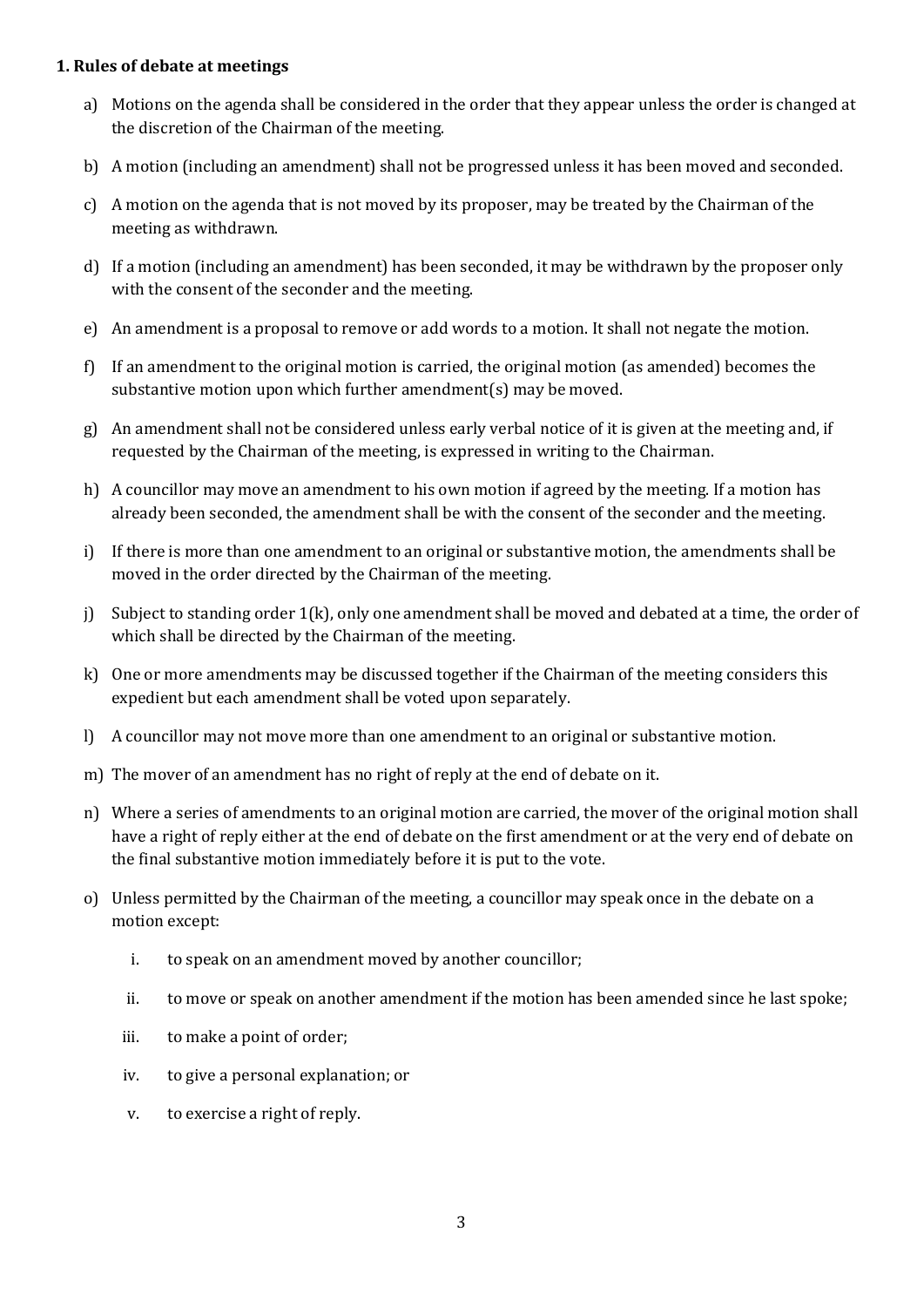- p) During the debate on a motion, a councillor may interrupt only on a point of order or a personal explanation and the councillor who was interrupted shall stop speaking. A councillor raising a point of order shall identify the standing order which he considers has been breached or specify the other irregularity in the proceedings of the meeting he is concerned by.
- q) A point of order shall be decided by the Chairman of the meeting and his/her decision shall be final.
- r) When a motion is under debate, no other motion shall be moved except:
	- i. to amend the motion;
	- ii. to proceed to the next business;
	- iii. to adjourn the debate;
	- iv. to put the motion to a vote;
	- v. to ask a person to be no longer heard or to leave the meeting;
	- vi. to refer a motion to a committee or sub-committee for consideration;
	- vii. to exclude the public and press;
	- viii. to adjourn the meeting; or
	- ix. to suspend particular standing order(s) excepting those which reflect mandatory statutory or legal requirements.
- s) Before an original or substantive motion is put to the vote, the Chairman of the meeting shall be satisfied that the motion has been sufficiently debated and that the mover of the motion under debate has exercised or waived his/her right of reply.
- t) Excluding motions moved understanding order  $1(r)$ , the contributions or speeches by a councillor shall relate only to the motion under discussion and shall not exceed 10 minutes without the consent of the Chairman of the meeting.

# **2. Disorderly conduct at meetings**

- a) No person shall obstruct the transaction of business at a meeting or behave offensively or improperly. If this standing order is ignored, the Chairman of the meeting shall request such person(s) to moderate or improve their conduct.
- b) If person(s) disregard the request of the Chairman of the meeting to moderate or improve their conduct, any Councillor or the Chairman of the meeting may move that the person be no longer heard or be excluded from the meeting. The motion, if seconded, shall be put to the vote without discussion.
- c) If a resolution made under standing order 2(b) is ignored, the Chairman of the meeting may take further reasonable steps to restore order or to progress the meeting. This may include temporarily suspending or closing the meeting.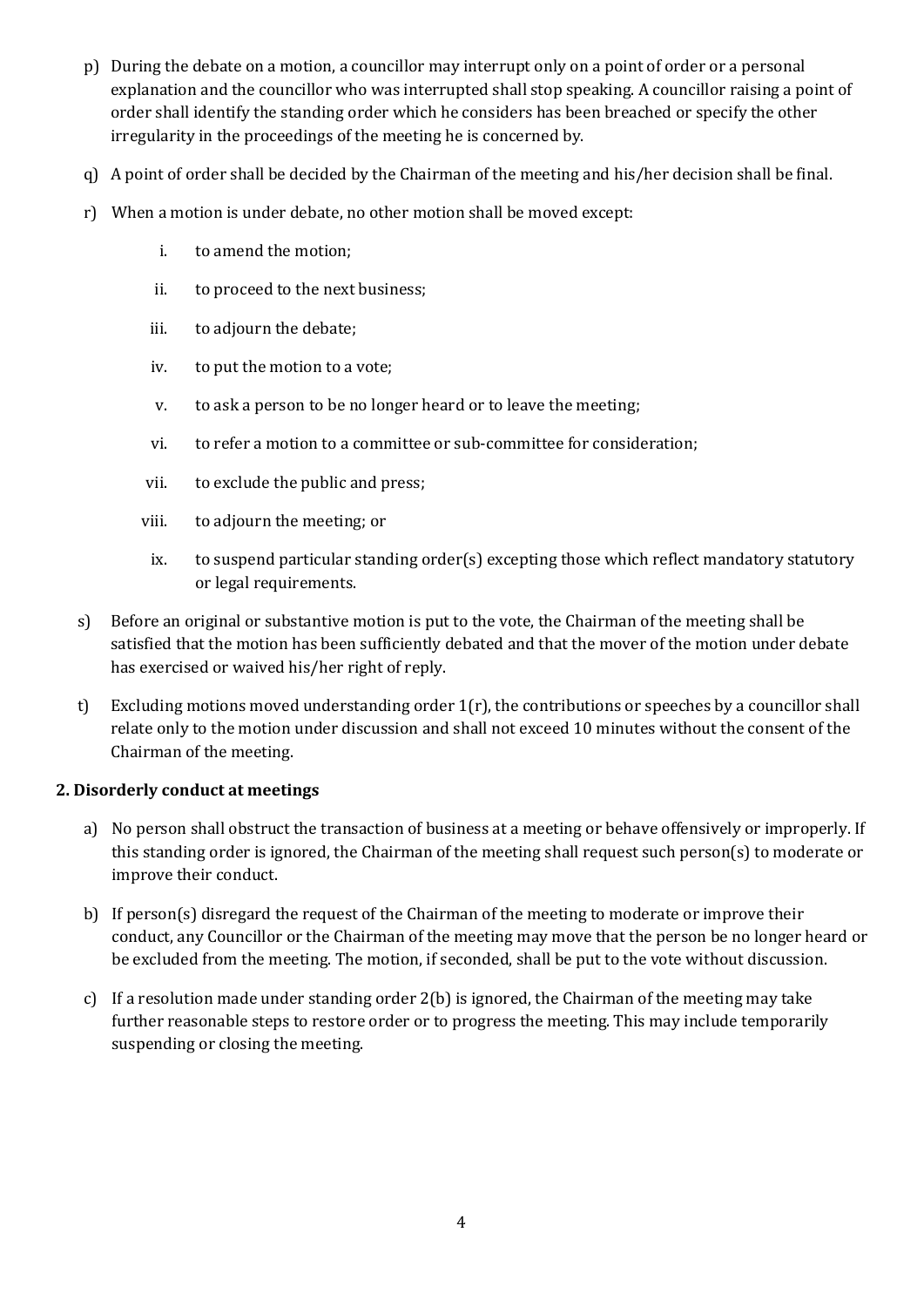#### **3. Meetings generally**

- Full Council meetings
- Committee meetings
- Sub-committee meetings
	- a) **Meetings shall not take place in premises which at the time of the meeting are used for the supply of alcohol, unless no other premises are available free of charge or at a reasonable cost.**
	- b) **The minimum three clear days for notice of a meeting does not include the day on which notice was issued, the day of the meeting, a Sunday, a day of the Christmas break, a day of the Easter break or of a bank holiday or a day appointed for public thanksgiving or mourning.**
	- c) **The minimum three clear days' public notice for a meeting does not include the day on which the notice was issued or the day of the meeting unless the meeting is convened at shorter notice**
	- d) ●● **Meetings shall be open to the public unless their presence is prejudicial to the public interest by reason of the confidential nature of the business to be transacted or for other special reasons. The public's exclusion from part or all of a meeting shall be by a resolution which shall give reasons for the public's exclusion.**
	- e) Members of the public may make representations, answer questions and give evidence at a meeting which they are entitled to attend in respect of the business on the agenda.
	- f) The period of time designated for public participation at a meeting in accordance with standing order 3(e) shall not exceed 10 minutes unless directed by the Chairman of the meeting.
	- g) Subject to standing order 3(f), a member of the public shall not speak for more than 10 minutes.
	- h) In accordance with standing order 3(e), a question shall not require a response at the meeting nor start a debate on the question. The Chairman of the meeting may direct that a written or oral response be given.
	- i) A person shall raise his hand when requesting to speak and stand when speaking (except when a person has a disability or is likely to suffer discomfort). The Chairman of the meeting may at any time permit a person to be seated when speaking.
	- j) A person who speaks at a meeting shall direct his comments to the Chairman of the meeting.
	- k) Only one person is permitted to speak at a time. If more than one person wants to speak, the Chairman of the meeting shall direct the order of speaking.
	- l) ●● **Subject to standing order 3(m), a person who attends a meeting is permitted to report on the meeting whilst the meeting is open to the public. To "report" means to film, photograph, make an audio recording of meeting proceedings, use any other means for enabling persons not present to see or hear the meeting as it takes place or later or to report or to provide oral or written commentary about the meeting, so that the report or commentary is available as the meeting takes place or later to persons not present.**
	- m) ●● **A person present at a meeting may not provide an oral report or oral commentary about a meeting as it takes place, without permission.**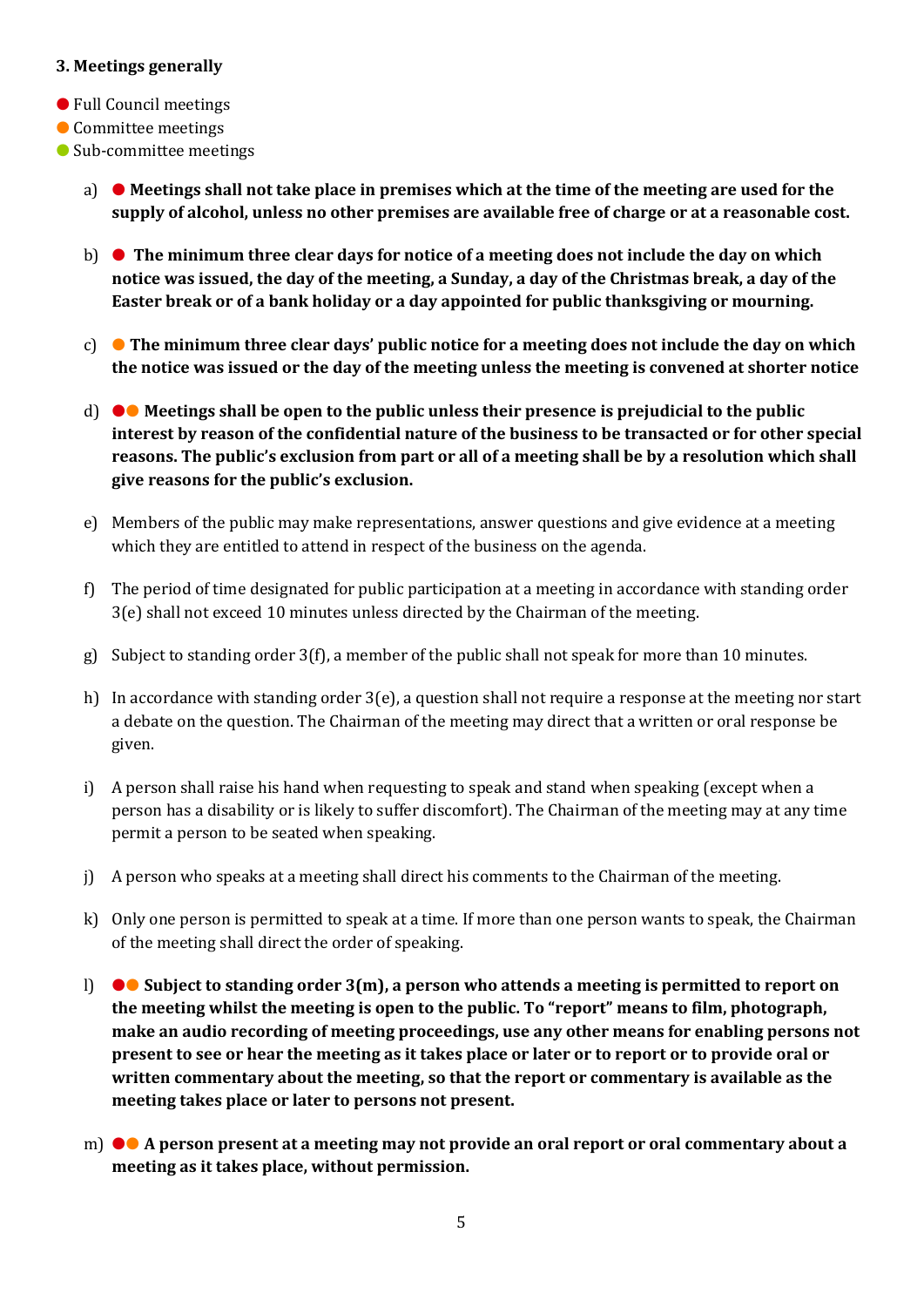- n) ●● **The press shall be provided with reasonable facilities for the taking of their report of all or part of a meeting, at which they are entitled to be present.**
- o) **Subject to standing orders which indicate otherwise, anything authorised or required to be done by, to or before the Chairman of the Council may in his absence be done by, to or before the Vice-Chairman of the Council.**
- p) **The Chairman of the Council, if present, shall preside at a meeting. If the Chairman is absent from a meeting, the Vice-Chairman of the Council if present, shall preside. If both the Chairman and the Vice-Chairman are absent from a meeting, a Councillor as chosen by the Councillors present at the meeting, shall preside at the meeting.**
- q) ●●● **Subject to a meeting being quorate, all questions at a meeting shall be decided by a majority of the Councillors and non-councillors with voting rights present and voting.**
- r) ●●● **The Chairman of a meeting may give an original vote on any matter put to the vote and in the case of an equality of votes, may exercise her casting vote whether or not she gave an original vote.** *See standing orders 5(h) and (i) for the different rules that apply in the election of the Chairman of the Council at the Annual Meeting of the Council.*
- s) **Unless standing orders provide otherwise, voting on a question shall be by a show of hands. At the request of a Councillor, the voting on any question shall be recorded so as to show whether each Councillor present and voting gave his vote for or against that question.** Such a request shall be made before moving on to the next item of business on the agenda. Alternatively, two or more Councillors may request voting by signed ballot.
- t) The minutes of a meeting shall include an accurate record of the following:
	- i. the time and place of the meeting;
	- ii. the names of Councillors who are present and the names of Councillors who are absent;
	- iii. interests that have been declared by Councillors and non-councillors with voting rights;
	- iv. the grant of dispensations (if any) to Councillors and non-councillors with voting rights;
	- v. whether a Councillor or non-councillor with voting rights left the meeting when matters that they held interests in were being considered;
	- vi. if there was a public participation session; and
	- vii. the resolutions made.
- u) ●●● **A Councillor or a non-councillor with voting rights who has a disclosable pecuniary interest or another interest as set out in the Council's code of conduct in a matter being considered at a meeting, is subject to statutory limitations or restrictions under the code on his/her right to participate and vote on that matter.**
- v) **No business may be transacted at a meeting unless at least one-third of the whole number of members of the Council are present and in no case shall the quorum of a meeting be less than three.** *See standing order 4d(viii) for the quorum of a committee or sub-committee meeting.*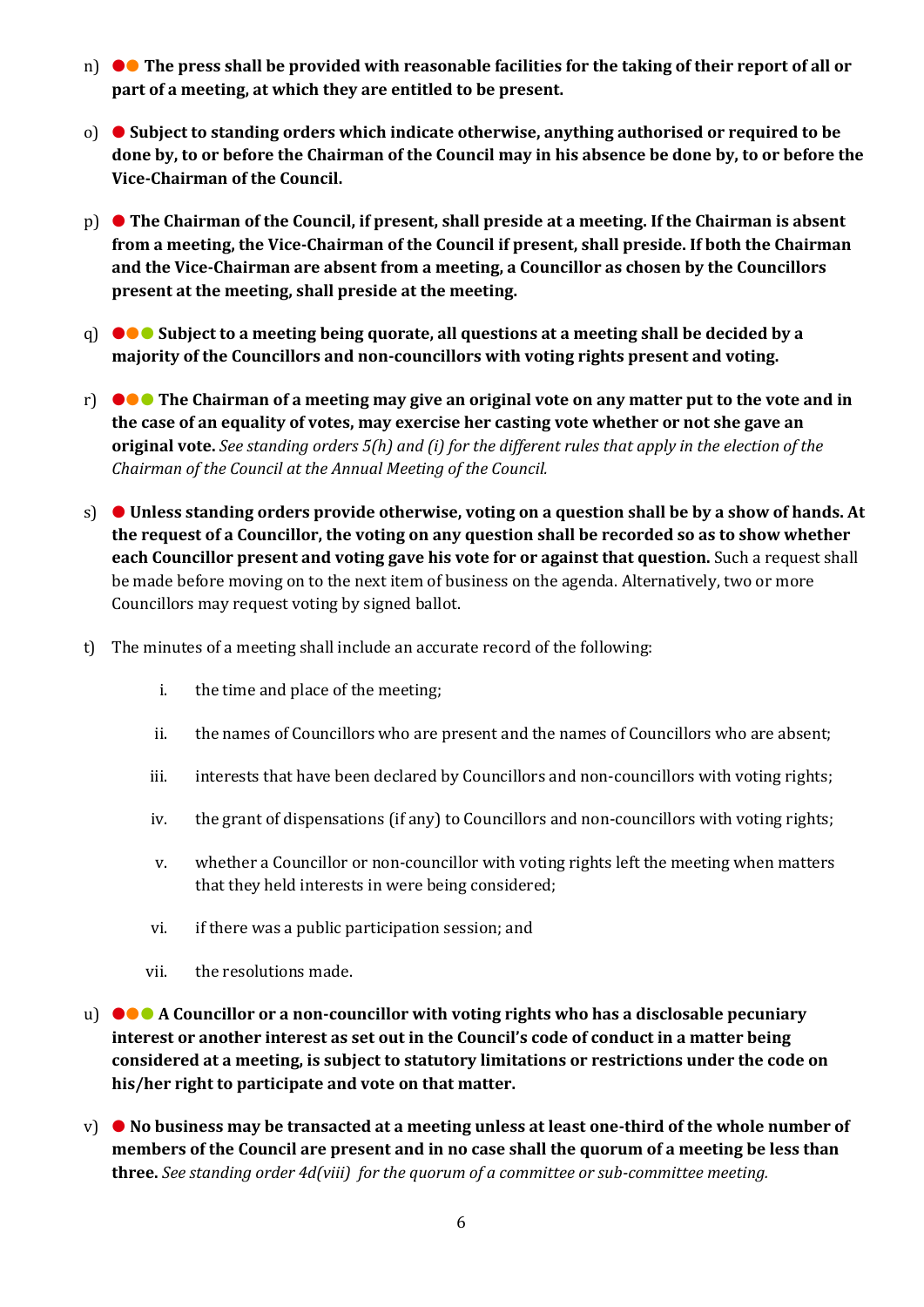- w) ●●● **If a meeting is or becomes inquorate, no business shall be transacted** and the meeting shall be closed. The business on the agenda for the meeting shall be adjourned to another meeting.
- x) A meeting shall not exceed a period of 4 hours.

### **4. Committees and sub-committees**

- a) **Unless the Council determines otherwise, a committee may appoint a sub-committee whose terms of reference and members shall be determined by the committee.**
- b) **The members of a committee may include non-councillors unless it is a committee which regulates and controls the finances of the Council.**
- c) **Unless the Council determines otherwise, all the members of an advisory committee and a subcommittee of the advisory committee, may be non-councillors.**
- d) The Council may appoint standing committees or other committees as may be necessary, and:
	- i. shall determine their terms of reference;
	- ii. shall determine the number and time of the ordinary meetings of a standing committee up until the date of the next annual meeting of the Council;
	- iii. shall permit a committee, other than in respect of the ordinary meetings of a committee, to determine the number and time of its meetings;
	- iv. shall, subject to standing orders 4(b) and (c), appoint and determine the terms of office of members of such a committee;
	- v. may, subject to standing orders 4(b) and (c), appoint and determine the terms of office of the substitute members to a committee, whose role is to replace the ordinary members at a meeting of a committee, if the ordinary members of the committee confirm to the Proper Officer 5 days before the meeting that they are unable to attend;
	- vi. shall, after it has appointed the members of a standing committee, appoint the Chairman of the standing committee;
	- vii. shall permit a committee other than a standing committee, to appoint its own Chairman at the first meeting of the committee;
	- viii. shall determine the place, notice requirements and quorum for a meeting of a committee and a sub-committee which, in both cases, shall be no less than three;
	- ix. shall determine if the public may participate at a meeting of a committee;
	- x. shall determine if the public and press are permitted to attend the meetings of a subcommittee and also the advance public notice requirements, if any, required for the meetings of a sub-committee;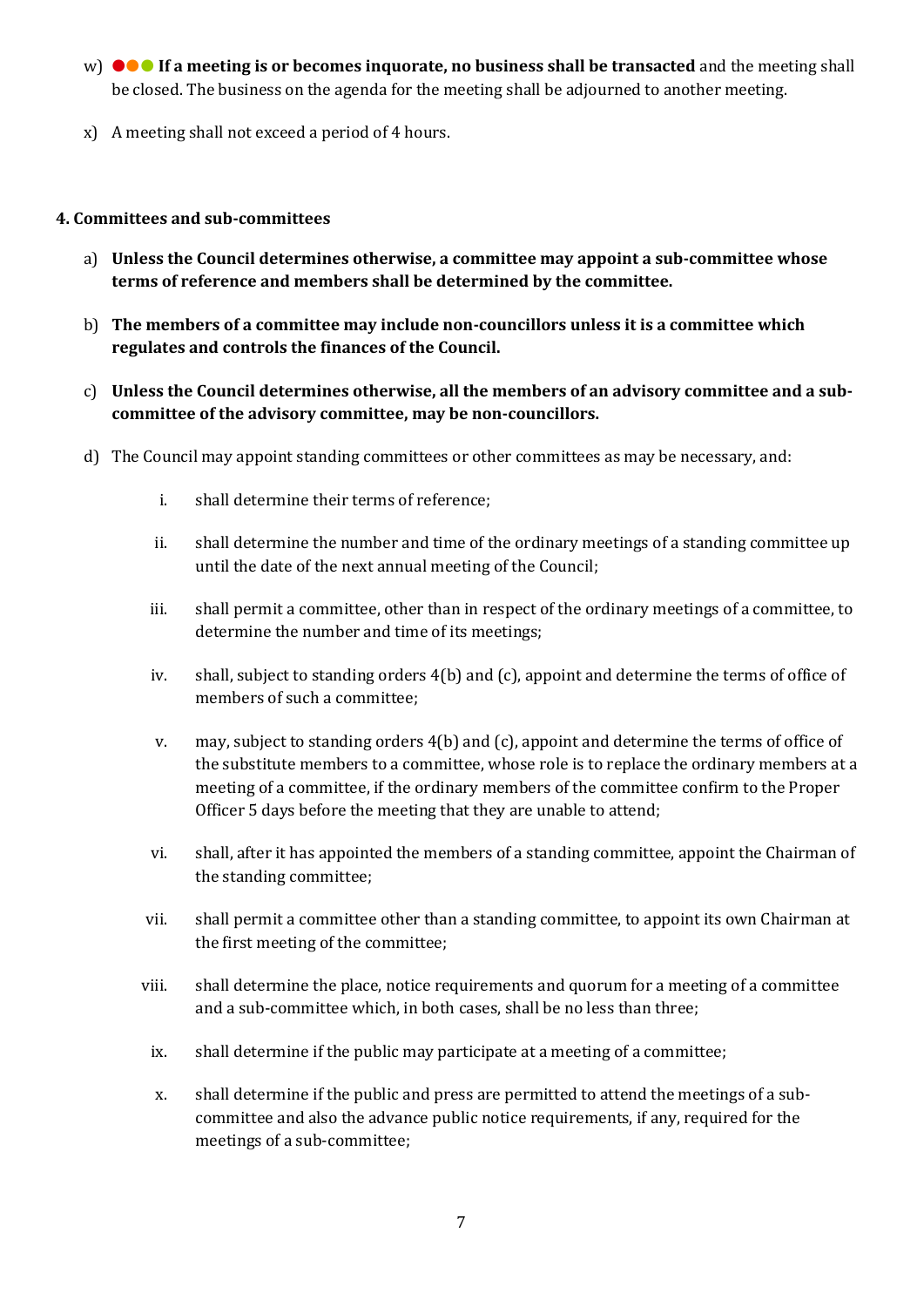- xi. shall determine if the public may participate at a meeting of a sub-committee that they are permitted to attend; and
- xii. may dissolve a committee or a sub-committee.

# **5. Ordinary council meetings**

- a) **In an election year, the Annual Meeting of the Council shall be held on or within 14 days following the day on which the Councillors elected take office.**
- b) **In a year which is not an election year, the Annual Meeting of the Council shall be held on such day in May as the Council decides.**
- c) **If no other time is fixed, the Annual Meeting of the Council shall take place at 6pm.**
- d) **In addition to the Annual Meeting of the Council, any number of other ordinary meetings may be held in each year on such dates and times as the Council decides.** Newtown Linford Parish Council will hold at least three ordinary meetings per year.
- e) **The first business conducted at the Annual Meeting of the Council shall be the election of the Chairman and Vice-Chairman of the Council.**
- f) **The Chairman of the Council, unless he/she has resigned or becomes disqualified, shall continue in office and preside at the Annual Meeting until his/her successor is elected at the next Annual Meeting of the Council.**
- g) **The Vice-Chairman of the Council, unless he/she resigns or becomes disqualified, shall hold office until immediately after the election of the Chairman of the Council at the next Annual Meeting of the Council.**
- h) **In an election year, if the current Chairman of the Council has not been re-elected as a member of the Council, he/she shall preside at the Annual Meeting until a successor Chairman of the Council has been elected. The current Chairman of the Council shall not have an original vote in respect of the election of the new Chairman of the Council but shall give a casting vote in the case of an equality of votes.**
- i) **In an election year, if the current Chairman of the Council has been re-elected as a member of the Council, he/she shall preside at the Annual Meeting until a new Chairman of the Council has been elected. He/she may exercise an original vote in respect of the election of the new Chairman of the Council and shall give a casting vote in the case of an equality of votes.**
- j) Following the election of the Chairman of the Council and Vice-Chairman of the Council at the Annual Meeting, the business shall include:
	- i. **In an election year, delivery by the Chairman of the Council and Councillors of their acceptance of office forms unless the Council resolves for this to be done at a later date. In a year which is not an election year, delivery by the Chairman of the Council of his/her acceptance of office form, unless the Council resolves for this to be done at a later date;**
	- ii. Confirmation of the accuracy of the minutes of the last meeting of the Council;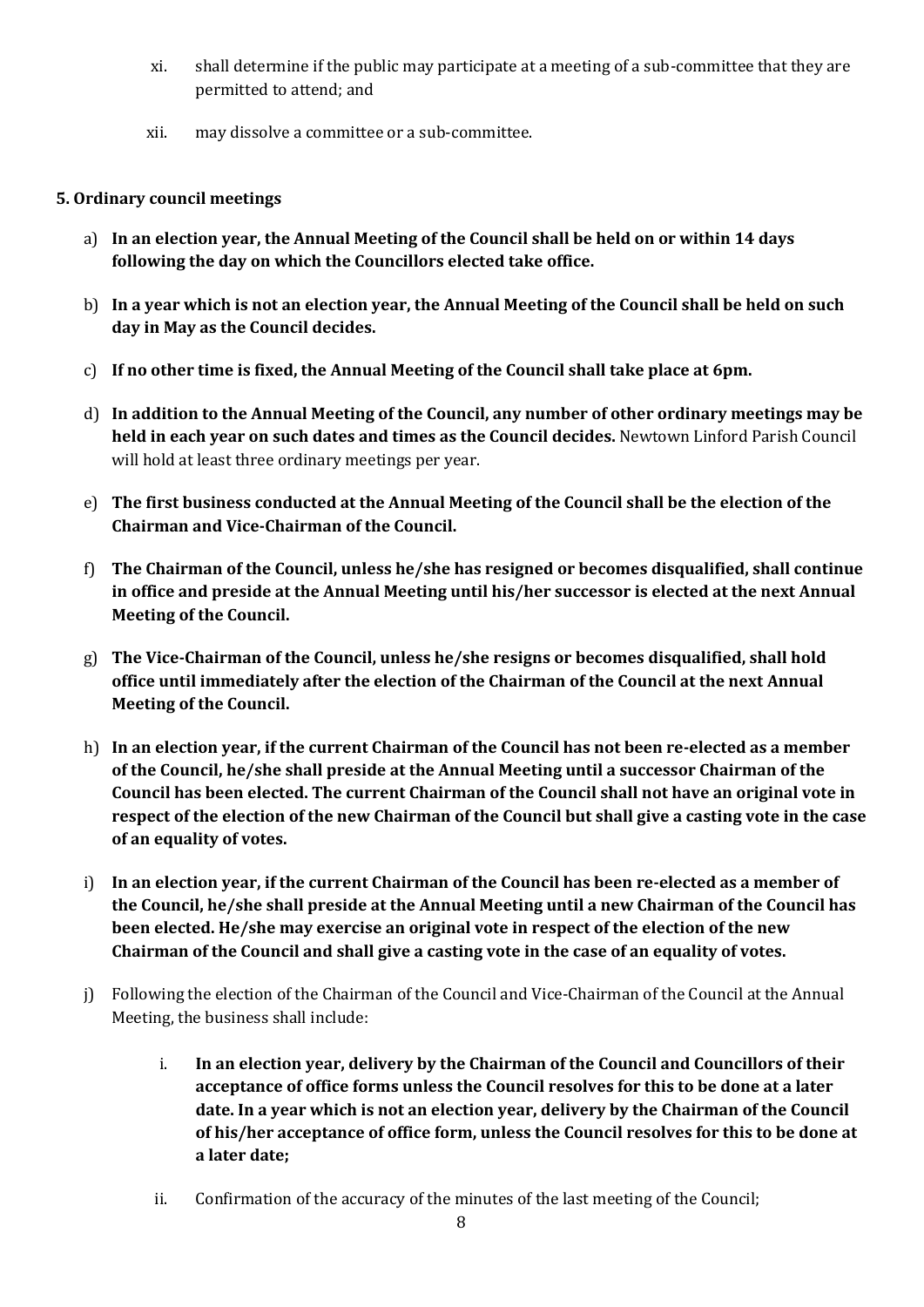- iii. Receipt of the minutes of the last meeting of a committee;
- iv. Consideration of the recommendations made by a committee;
- v. Review of delegation arrangements to committees, sub-committees, staff and other local authorities;
- vi. Review of the terms of reference for committees;
- vii. Appointment of members to existing committees;
- viii. Appointment of any new committees in accordance with standing order 4;
- ix. Review and adoption of appropriate standing orders and financial regulations;
- x. Review of arrangements (including legal agreements) with other local authorities, not-forprofit bodies and businesses;
- xi. Review of representation on or work with external bodies and arrangements for reporting back;
- xii. In an election year, to make arrangements with a view to the Council becoming eligible to exercise the General Power of Competence in the future;
- xiii. Review of inventory of land and other assets including buildings and office equipment;
- xiv. Confirmation of arrangements for insurance cover in respect of all insurable risks;
- xv. Review of the Council's and/or staff subscriptions to other bodies;
- xvi. Review of the Council's complaints procedure;
- xvii. Review of the Council's policies, procedures and practices in respect of its obligations under freedom of information and data protection legislation (*see also standing orders 11, 20 and 21*);
- xviii. Review of the Council's policy for dealing with the press/media;
- xix. Review of the Council's employment policies and procedures;
- xx. Review of the Council's expenditure incurred under s.137 of the Local Government Act 1972 or the power of well-being.
- xxi. Determining the time and place of the next two ordinary meetings of the Council, preferably three months in advance.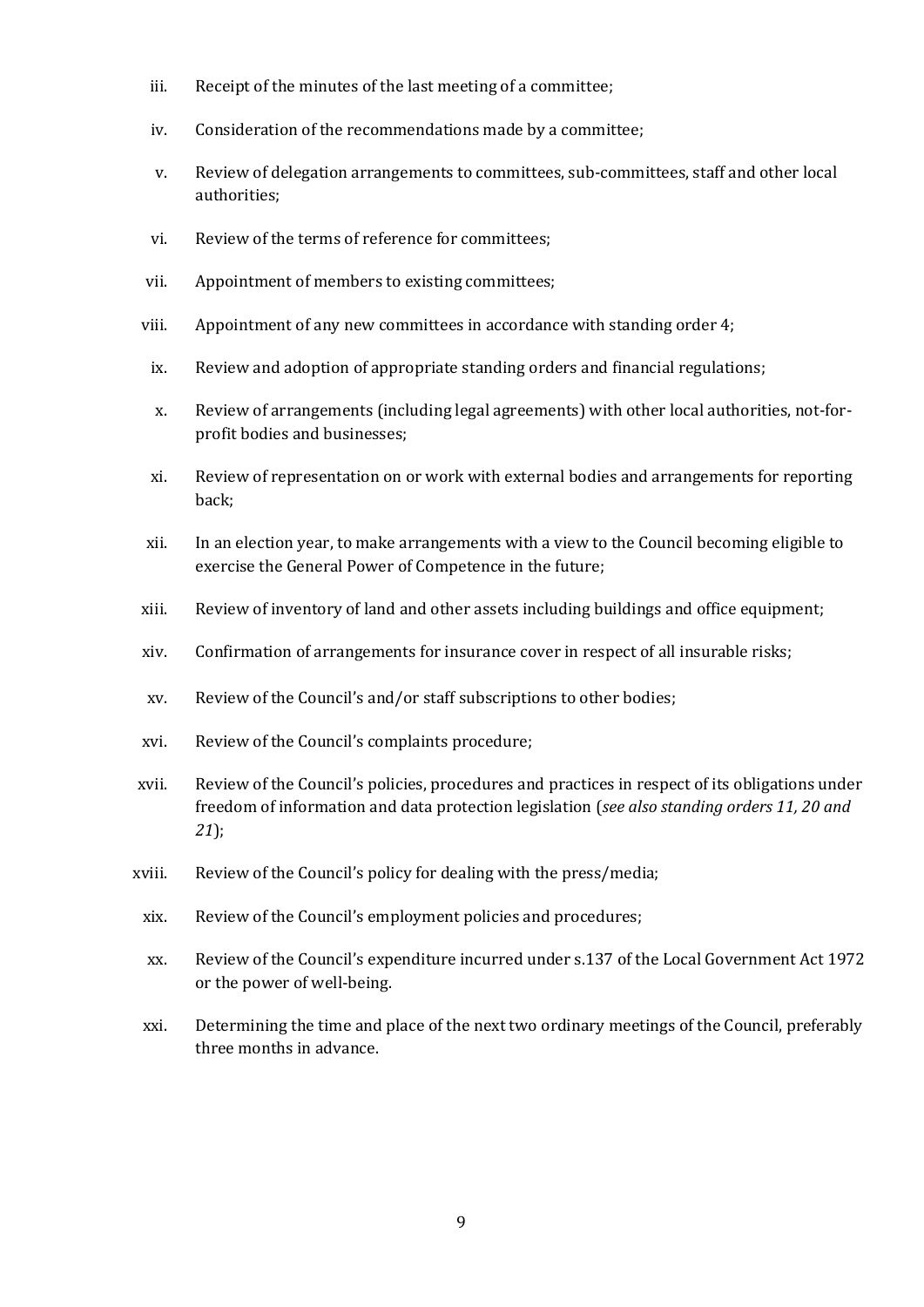## **6. Extraordinary meetings of the council, committees and sub-committees**

- a) **The Chairman of the Council may convene an extraordinary meeting of the Council at any time.**
- b) **If the Chairman of the Council does not call an extraordinary meeting of the Council within seven days of having been requested in writing to do so by two Councillors, any two Councillors may convene an extraordinary meeting of the Council. The public notice giving the time, place and agenda for such a meeting shall be signed by the two Councillors.**
- c) The Chairman of a committee [or a sub-committee] may convene an extraordinary meeting of the committee [or the sub-committee] at any time.
- **d**) If the Chairman of a committee [or a sub-committee] does not call an extraordinary meeting within 7 days of having been requested to do so by 2 members of the committee [or the sub-committee], any 3 members of the committee [or the sub-committee] may convene an extraordinary meeting of the committee [or the sub-committee].

#### **7. Previous resolutions**

- a) A resolution shall not be reversed within six months except either by a special motion, which requires written notice by at least 4 Councillors to be given to the Proper Officer in accordance with standing order 9, or by a motion moved in pursuance of the recommendation of a committee or a sub-committee.
- b) When a motion moved pursuant to standing order 7(a) has been disposed of, no similar motion may be moved for a further six months.

#### **8. Voting on appointments**

a) Where more than two persons have been nominated for a position to be filled by the Council and none of those persons has received an absolute majority of votes in their favour, the name of the person having the least number of votes shall be struck off the list and a fresh vote taken. This process shall continue until a majority of votes is given in favour of one person. A tie in votes may be settled by the casting vote exercisable by the Chairman of the meeting.

#### **9. Motions for a meeting that require written notice to be given to the Proper Officer**

- a) A motion shall relate to the responsibilities of the meeting for which it is tabled and in any event shall relate to the performance of the Council's statutory functions, powers and obligations or an issue which specifically affects the Council's area or its residents.
- b) No motion may be moved at a meeting unless it is on the agenda and the mover has given written notice of its wording to the Proper Officer at least 7 clear days before the meeting. Clear days do not include the day of the notice or the day of the meeting.
- c) The Proper Officer may, before including a motion on the agenda, received in accordance with standing order 9(b), correct obvious grammatical or typographical errors in the wording of the motion.
- d) If the Proper Officer considers the wording of a motion received in accordance with standing order 9(b) is not clear in meaning, the motion shall be rejected until the mover of the motion re-submits it, so that it can be understood, in writing, to the Proper Officer at least 7 clear days before the next meeting.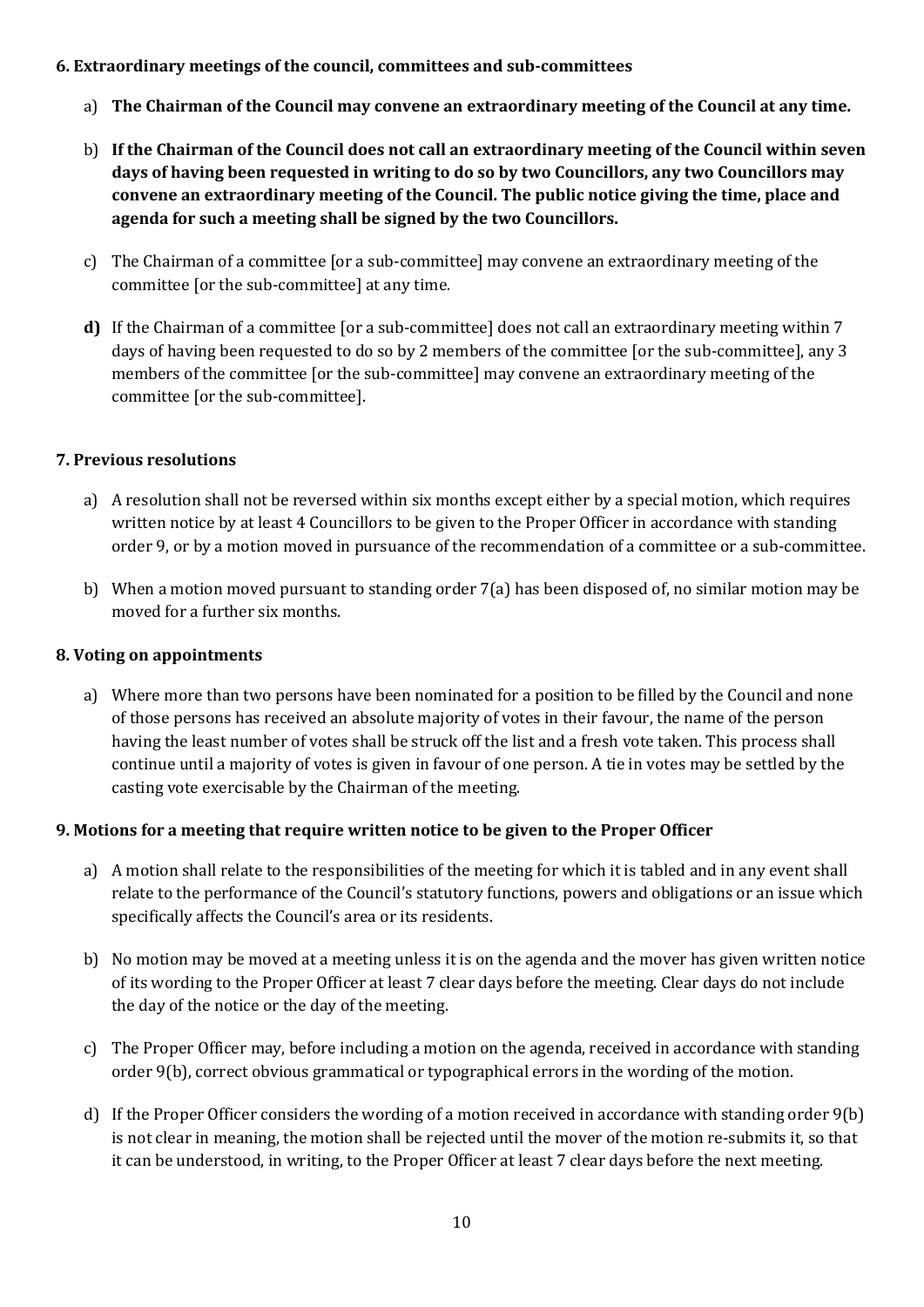- e) If the wording or subject of a proposed motion is considered improper, the Proper Officer shall consult with the Chairman of the forthcoming meeting or, as the case may be, the Councillors who have convened the meeting, to consider whether the motion shall be included in the agenda or rejected.
- f) The decision of the Proper Officer as to whether or not to include the motion on the agenda shall be final.
- g) Motions received shall be recorded and numbered in the order that they are received.
- h) Motions rejected shall be recorded with an explanation by the Proper Officer of the reason for rejection.

#### **10. Motions at a meeting that do not require written notice**

- a) The following motions may be moved at a meeting without written notice to the Proper Officer:
	- i. to correct an inaccuracy in the draft minutes of a meeting;
	- ii. to move to a vote;
	- iii. to defer consideration of a motion;
	- iv. to refer a motion to a particular committee or sub-committee;
	- v. to appoint a person to preside at a meeting;
	- vi. to change the order of business on the agenda;
	- vii. to proceed to the next business on the agenda;
	- viii. to require a written report;
	- ix. to appoint a committee or sub-committee and their members;
	- x. to extend the time limits for speaking;
	- xi. to exclude the press and public from a meeting in respect of confidential or other information which is prejudicial to the public interest;
	- xii. to not hear further from a Councillor or a member of the public;
	- xiii. to exclude a Councillor or member of the public for disorderly conduct;
	- xiv. to temporarily suspend the meeting;
	- xv. to suspend a particular standing order (unless it reflects mandatory statutory or legal requirements);
	- xvi. to adjourn the meeting; or
	- xvii. to close the meeting.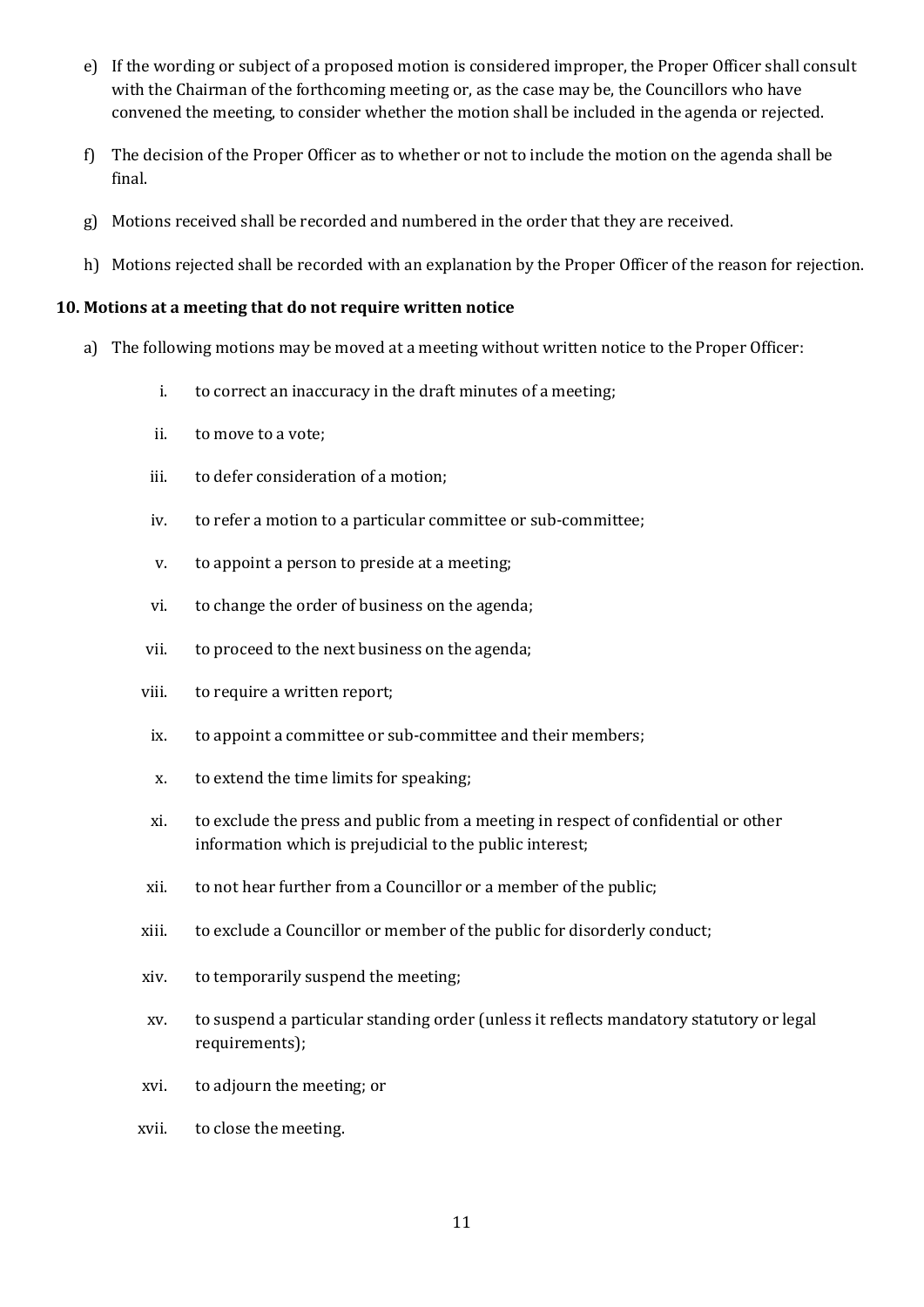### **11. Management of information**

*See also standing order 20.*

- a) **The Council shall have in place and keep under review, technical and organisational measures to keep secure information (including personal data) which it holds in paper and electronic form. Such arrangements shall include deciding who has access to personal data and encryption of personal data.**
- b) **The Council shall have in place, and keep under review, policies for the retention and safe destruction of all information (including personal data) which it holds in paper and electronic form. The Council's retention policy shall confirm the period for which information (including personal data) shall be retained or if this is not possible the criteria used to determine that period (e.g. the Limitation Act 1980).**
- c) **The agenda, papers that support the agenda and the minutes of a meeting shall not disclose or otherwise undermine confidential information or personal data without legal justification.**
- d) **Councillors, staff, the Council's contractors and agents shall not disclose confidential information or personal data without legal justification.**

# **12. Draft minutes**

- Full Council meetings
- Committee meetings
- Sub-committee meetings
	- a) If the draft minutes of a preceding meeting have been served on Councillors with the agenda to attend the meeting at which they are due to be approved for accuracy, they shall be taken as read.
	- b) There shall be no discussion about the draft minutes of a preceding meeting except in relation to their accuracy. A motion to correct an inaccuracy in the draft minutes shall be moved in accordance with standing order 10(a)(i).
	- c) The accuracy of draft minutes, including any amendment(s) made to them, shall be confirmed by resolution and shall be signed by the Chairman of the meeting and stand as an accurate record of the meeting to which the minutes relate.
	- d) If the chairman of the meeting does not consider the minutes to be an accurate record of the meeting to which they relate, he/she shall sign the minutes and include a paragraph in the following terms or to the same effect: "The Chairman of this meeting does not believe that the minutes of the meeting of the ( ) held on [date] in respect of ( ) were a correct record but his/her view was not upheld by the meeting and the minutes are confirmed as an accurate record of the proceedings".
	- e) ●●● If the Council's gross annual income or expenditure (whichever is higher) does not exceed £25,000, it shall publish draft minutes on a website which is publicly accessible and free of charge not later than one month after the meeting has taken place.
	- f) Subject to the publication of draft minutes in accordance with standing order 12(e) and standing order 20(a) and following a resolution which confirms the accuracy of the minutes of a meeting, the draft minutes or recordings of the meeting for which approved minutes exist, shall be destroyed.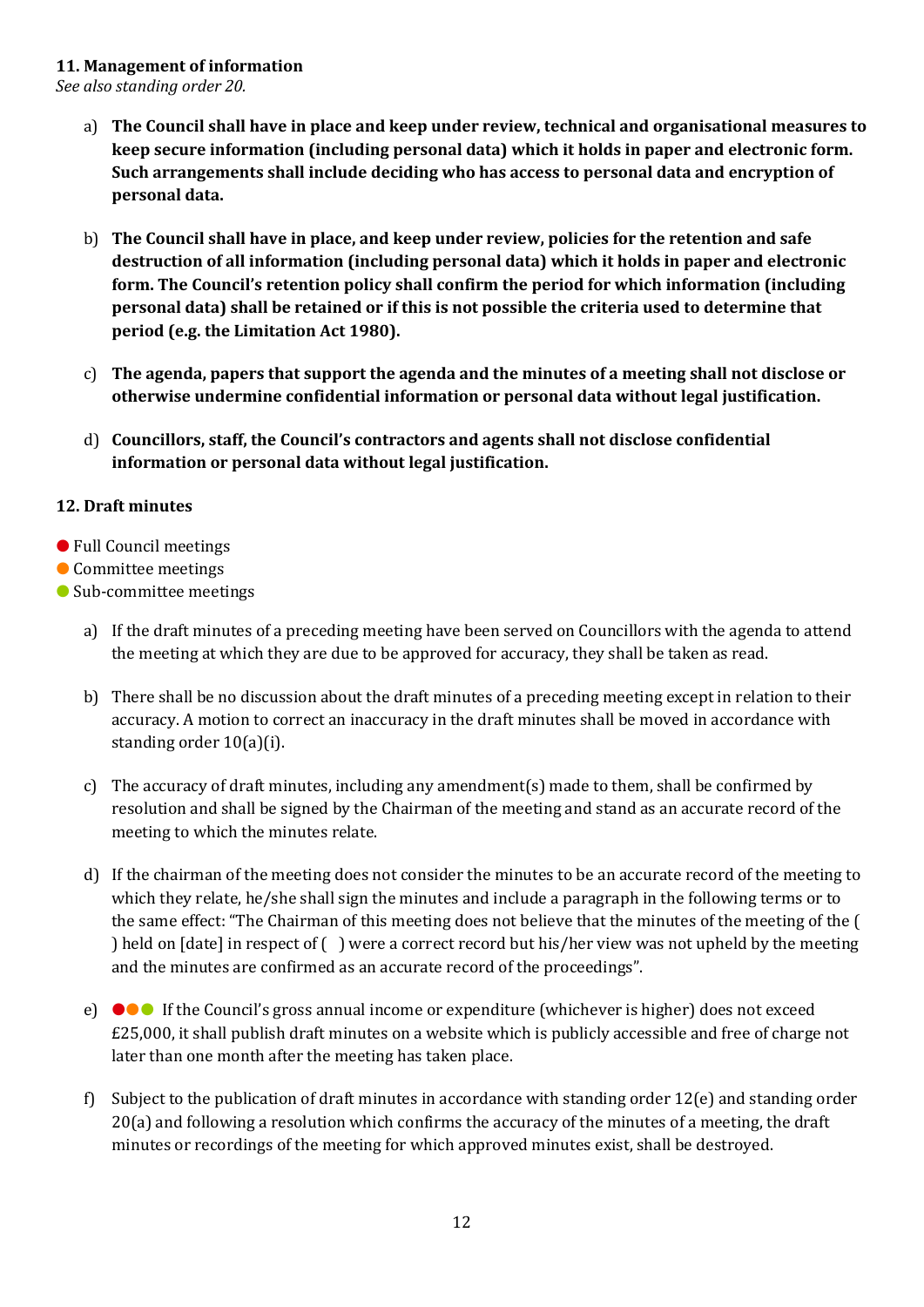### **13. Code of conduct and dispensations**

*See also standing order 3(u).*

- a) All Councillors and non-councillors with voting rights shall observe the Code of Conduct adopted by the Council.
- b) Unless he/she has been granted a dispensation, a Councillor or non-councillor with voting rights shall withdraw from a meeting when it is considering a matter in which he/she has a disclosable pecuniary interest. He/she may return to the meeting after it has considered the matter in which he/she had the interest.
- c) Unless he has been granted a dispensation, a Councillor or non-councillor with voting rights shall withdraw from a meeting when it is considering a matter in which he/she has another interest if so required by the Council's Code of Conduct. He/she may return to the meeting after it has considered the matter in which he had the interest.
- d) **Dispensation requests shall be in writing and submitted to the Proper Officer** 2 days before the meeting.
- e) A decision as to whether to grant a dispensation shall be made by the Proper Officer and that decision is final.
- f) A dispensation request shall confirm:
	- i. the description and the nature of the disclosable pecuniary interest or other interest to which the request for the dispensation relates;
	- ii. whether the dispensation is required to participate at a meeting in a discussion only or a discussion and a vote;
	- iii. the date of the meeting for which the dispensation is sought; and
	- iv. an explanation as to why the dispensation is sought.
- g) Subject to standing orders 13(d) and (f), a dispensation request shall be considered by the Proper Officer before the meeting or, if this is not possible, at the start of the meeting for which the dispensation is required.
- h) **A dispensation may be granted in accordance with standing order 13(e) if having regard to all relevant circumstances any of the following apply:**
	- i. **without the dispensation the number of persons prohibited from participating in the particular business would be so great a proportion of the meeting transacting the business as to impede the transaction of the business;**
	- ii. **granting the dispensation is in the interests of persons living in the Council's area; or**
	- iii. **it is otherwise appropriate to grant a dispensation.**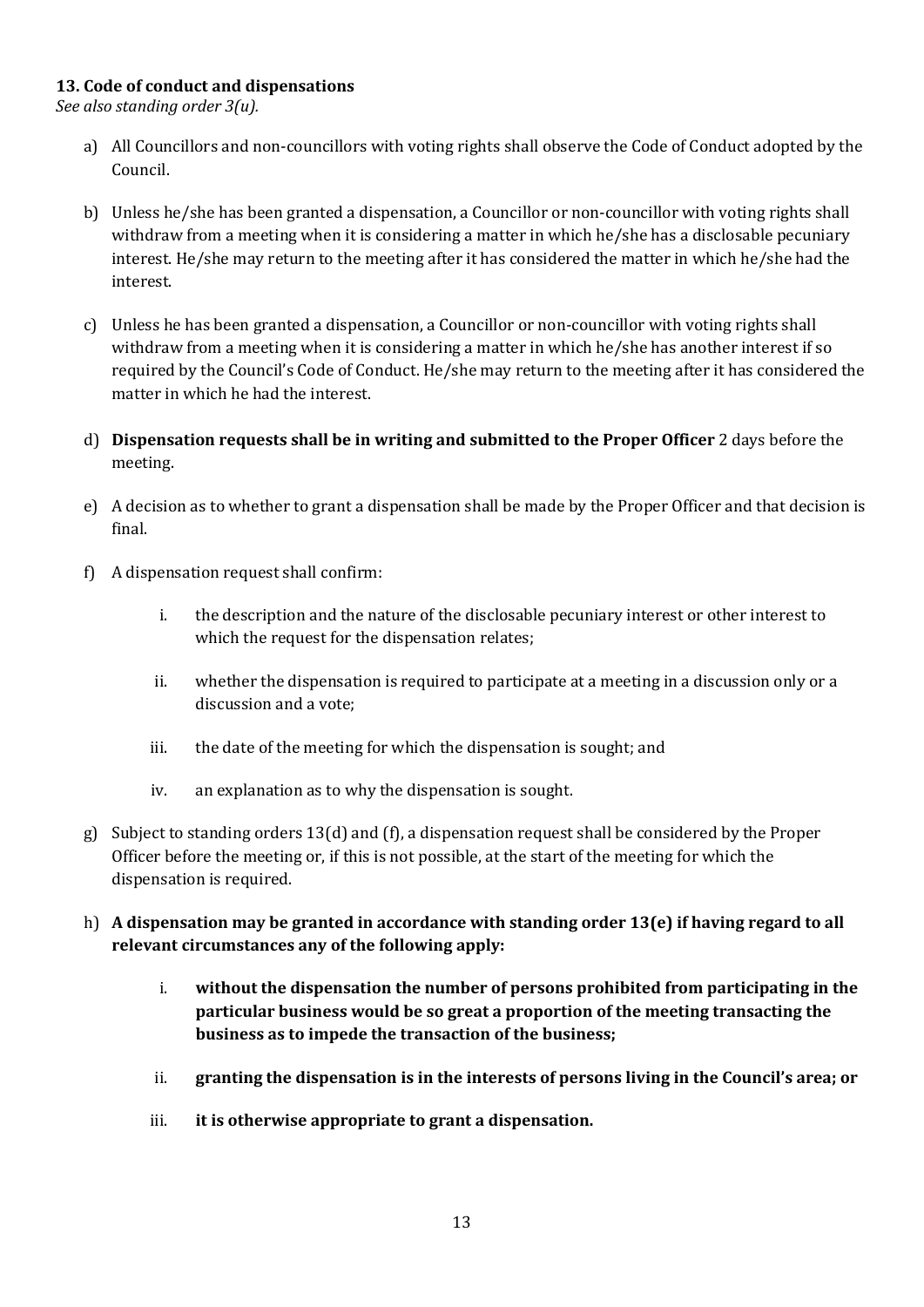## **14. Code of conduct complaints**

- a) Upon notification by the District or Unitary Council that it is dealing with a complaint that a Councillor or non-councillor with voting rights has breached the Council's Code of Conduct, the Proper Officer shall, subject to standing order 11, report this to the Council.
- b) Where the notification in standing order 14(a) relates to a complaint made by the Proper Officer, the Proper Officer shall notify the Chairman of Council of this fact and the Chairman shall nominate another officer to assume the duties of the Proper Officer in relation to the complaint, until it has been determined and the Council has agreed what action, if any, to take in accordance with standing order 14(d).
- c) The Council may:
	- i. provide information or evidence where such disclosure is necessary to investigate the complaint or is a legal requirement;
	- ii. seek information relevant to the complaint from the person or body with statutory responsibility for investigation of the matter;
- **d) Upon notification by the District or Unitary Council that a Councillor or non-councillor with voting rights has breached the Council's Code of Conduct, the Council shall consider what, if any, action to take against him/her. Such action excludes disqualification or suspension from office.**

# **15. Proper officer**

- a) The Proper Officer shall be either (i) the clerk or (ii) other staff member(s) nominated by the Council to undertake the work of the Proper Officer when the Proper Officer is absent.
- b) The Proper Officer shall:
	- i. **at least three clear days before a meeting of the council, a committee** or a subcommittee:
		- **serve on councillors by delivery or post at their residences a signed summons confirming the time, place and the agenda; and**
		- **provide, in a conspicuous place, public notice of the time, place and agenda (provided that the public notice with agenda of an extraordinary meeting of the Council convened by Councillors is signed by them) and publish electronically notice of the time and place and, as far as reasonably practicable, any documents relating to the business to be transacted at the meeting unless they relate to business which is likely to be considered in private or if their disclosure would be contrary to any enactment.**

*See standing order 3(b) for the meaning of clear days for a meeting of a full council and standing order 3(c) for the meaning of clear days for a meeting of a committee*

ii. subject to standing order 9, include on the agenda all motions in the order received unless a councillor has given written notice at least 5 days before the meeting confirming his withdrawal of it;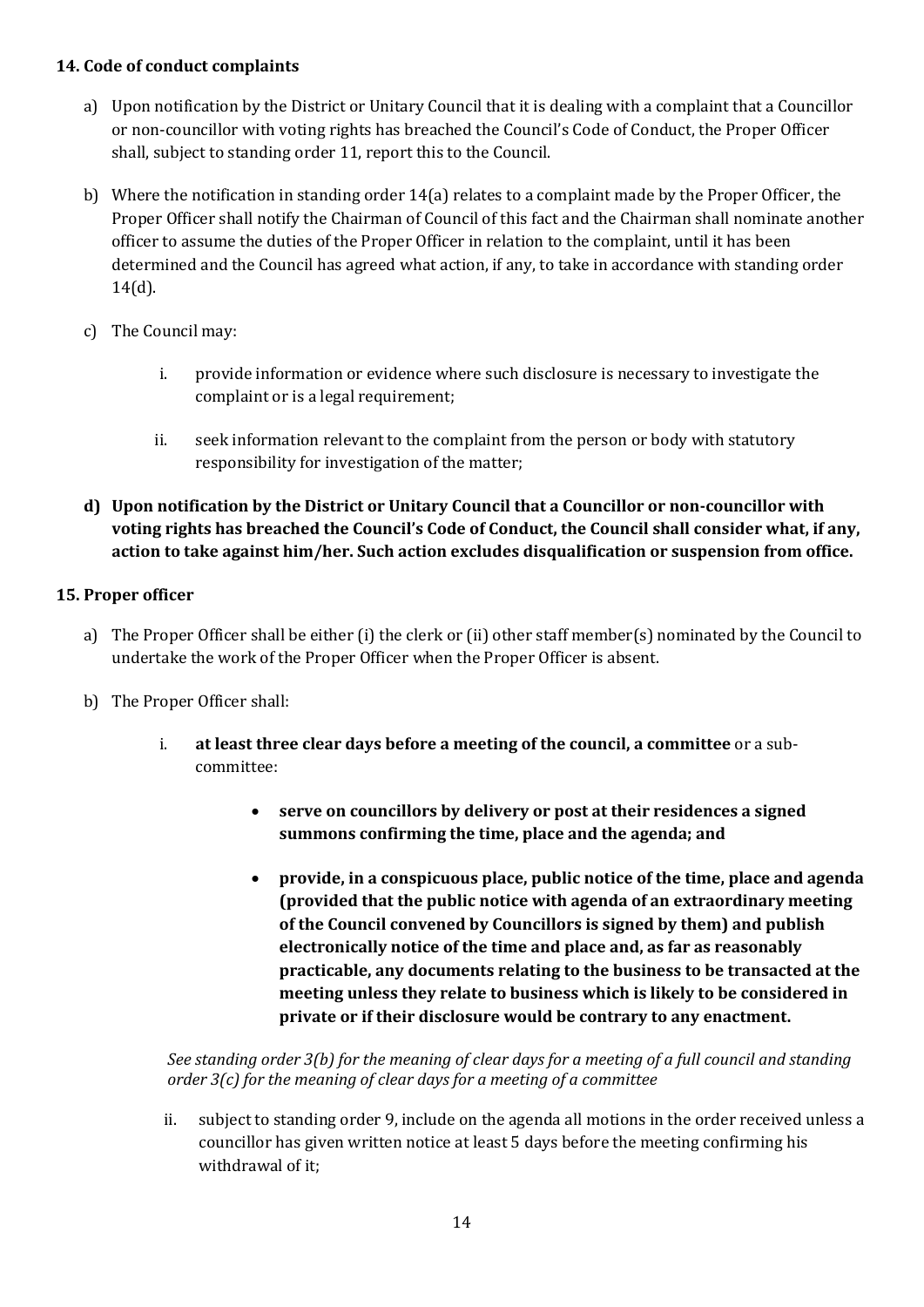- iii. **convene a meeting of Council for the election of a new Chairman of the Council, occasioned by a casual vacancy in his office;**
- iv. **facilitate inspection of the minute book by local government electors;**
- v. **receive and retain copies of byelaws made by other local authorities;**
- vi. hold acceptance of office forms from Councillors;
- vii. hold a copy of every Councillor's register of interests;
- viii. assist with responding to requests made under Freedom of Information legislation and rights exercisable under data protection legislation, in accordance with the Council's relevant policies and procedures;
- ix. receive and send general correspondence and notices on behalf of the Council except where there is a resolution to the contrary;
- x. assist in the organisation of, storage of, access to, security of and destruction of information held by the Council in paper and electronic form subject to the requirements of Freedom of Information and data protection legislation and other legitimate requirements (e.g. the Limitation Act 1980);
- xi. arrange for legal deeds to be executed (*see also standing order 23*);
- xii. arrange or manage the prompt authorisation, approval, and instruction regarding any payments to be made by the Council in accordance with its financial regulations;
- xiii. record every planning application notified to the Council and the Council's response to the local planning authority on the Members Area of the Council's website for such purpose;
- xiv. refer a planning application received by the Council to the Chairman or in his/her absence the Vice-Chairman of the Council within three working days of receipt to facilitate an extraordinary meeting if the nature of a planning application requires consideration before the next ordinary meeting of the Council;
- xv. manage access to information about the Council via the publication scheme; and
- xvi. retain custody of the seal of the Council (if there is one) which shall not be used without a resolution to that effect. *See also standing order 23.*

# **16. Responsible financial officer**

a) The Council shall appoint appropriate staff member(s) to undertake the work of the Responsible Financial Officer when the Responsible Financial Officer is absent.

# **17. Accounts and accounting statements**

a) "Proper practices" in standing orders refer to the most recent version of "Governance and Accountability for Local Councils – A Practitioners' Guide".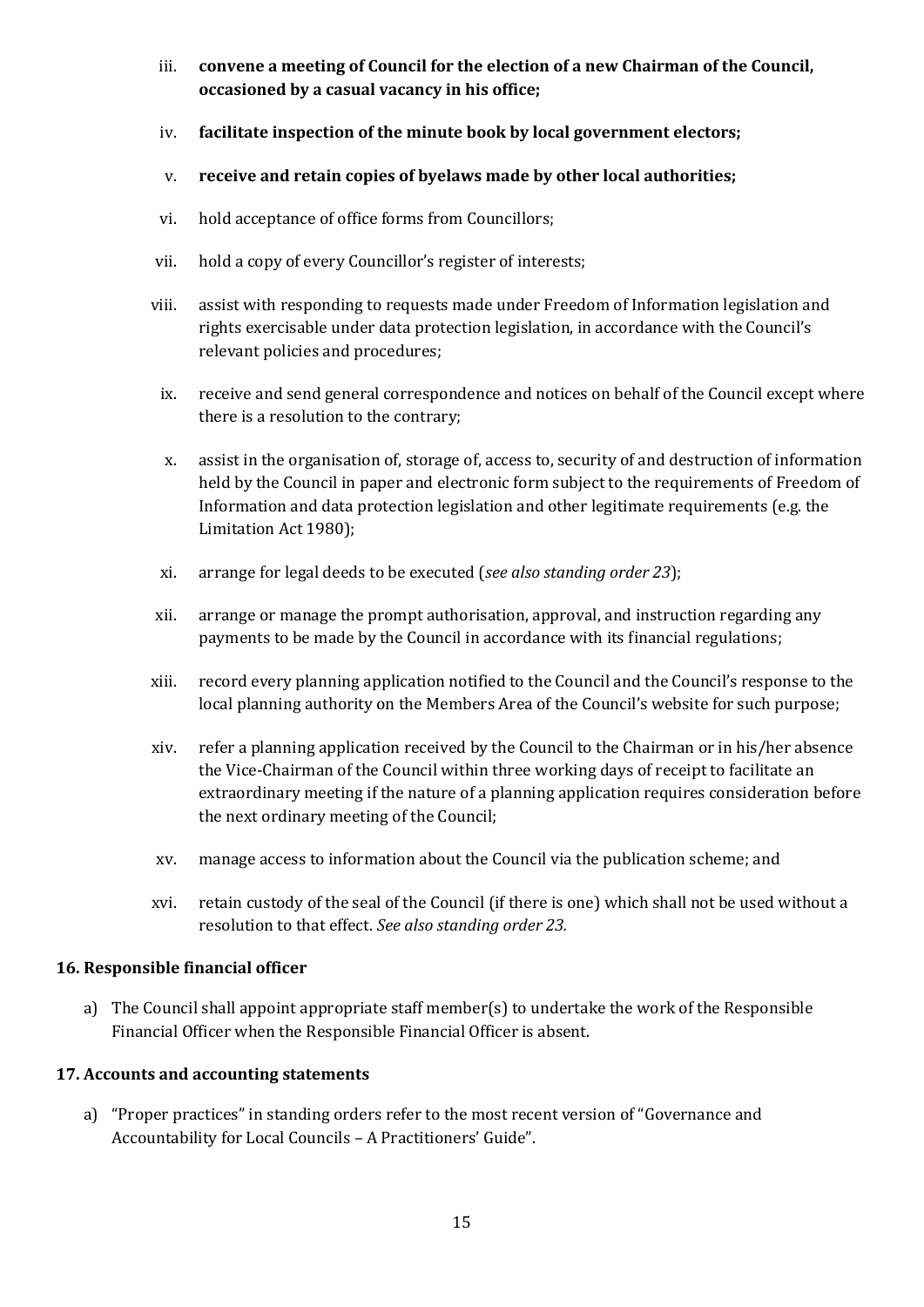- b) All payments by the Council shall be authorised, approved and paid in accordance with the law, proper practices and the Council's financial regulations.
- c) Payments will be made by online banking where possible. Accounts required to be paid by cheque shall be approved by the Council and signed by the Chairman and Responsible Financial Officer at a Council meeting. Between meetings, payments may be made to payees already agreed in principle by the Council.
- d) The Council shall consider and approve the forthcoming financial years' precept at a meeting before the end of January.
- e) The Responsible Financial Officer shall supply the Chairman bank statements at each Council meeting, to confirm:
	- i. the Council's receipts and payments (or income and expenditure);
	- ii. the Council's aggregate receipts and payments (or income and expenditure);
	- iii. the balances held at the time of publishing a meeting agenda and

may include a comparison with the budget for the financial year and highlights any actual or potential overspends.

- f) As soon as possible after the financial year end at 31 March, the Responsible Financial Officer shall provide:
	- i. each Councillor with a statement summarising the Council's receipts and payments (or income and expenditure) for the year to date for information; and
	- ii. to the Council the accounting statements for the year in the form of Section 2 of the annual governance and accountability return (AGAR), as required by proper practices, for consideration and approval.
- g) The year-end accounting statements shall be prepared in accordance with proper practices and apply the form of accounts determined by the Council (receipts and payments or income and expenditure) for the year to 31 March. A completed draft annual governance and accountability return shall be presented to all Councillors at least 7 days prior to anticipated approval by the Council. The annual governance and accountability return of the Council, which is subject to external audit, including the annual governance statement, shall be presented to the Council for consideration and formal approval before 30 June.

#### **18. Financial controls and procurement**

- a) The Council shall consider and approve financial regulations drawn up by the Responsible Financial Officer, which shall include detailed arrangements in respect of the following:
	- i. the keeping of accounting records and systems of internal controls;
	- ii. the assessment and management of financial risks faced by the Council;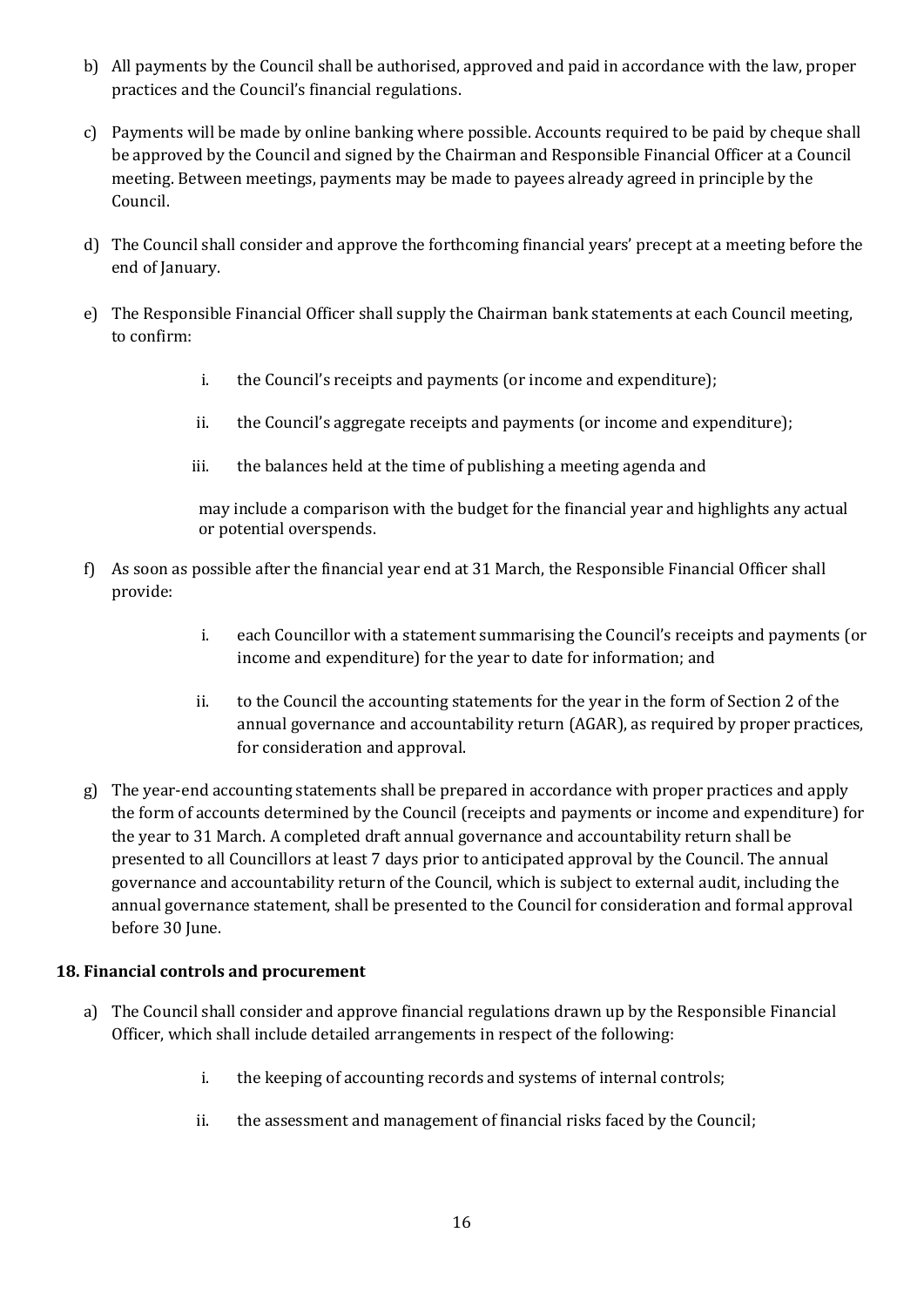- iii. the work of the independent internal auditor in accordance with proper practices and the receipt of regular reports from the internal auditor, which shall be required at least annually;
- iv. the inspection and copying by Councillors and local electors of the Council's accounts and/or orders of payments; and
- v. whether contracts with an estimated value below **£25,000** due to special circumstances are exempt from a tendering process or procurement exercise.
- b) Financial regulations shall be reviewed regularly and at least annually for fitness of purpose.
- c) **A public contract regulated by the Public Contracts Regulations 2015 with an estimated value in excess of £25,000 but less than the relevant thresholds in standing order 18(f) is subject to Regulations 109-114 of the Public Contracts Regulations 2015 which include a requirement on the Council to advertise the contract opportunity on the Contracts Finder website regardless of what other means it uses to advertise the opportunity unless it proposes to use an existing list of approved suppliers (framework agreement).**
- d) Subject to additional requirements in the financial regulations of the Council, the tender process for contracts for the supply of goods, materials, services or the execution of works shall include, as a minimum, the following steps:
	- i. a specification for the goods, materials, services or the execution of works shall be drawn up;
	- ii. an invitation to tender shall be drawn up to confirm (i) the Council's specification (ii) the time, date and address for the submission of tenders (iii) the date of the Council's written response to the tender and (iv) the prohibition on prospective contractors contacting councillors or staff to encourage or support their tender outside the prescribed process;
	- iii. the invitation to tender shall be advertised in a local newspaper and in any other manner that is appropriate;
	- iv. tenders are to be submitted in writing in a sealed marked envelope addressed to the Proper Officer;
	- v. tenders shall be opened by the Proper Officer in the presence of at least one councillor after the deadline for submission of tenders has passed;
	- vi. tenders are to be reported to and considered by the appropriate meeting of the Council or a committee or sub-committee with delegated responsibility.
- e) Three tenders shall be produced for any proposed contract for the supply of goods, materials, services and execution of works with an estimate value in excess of £5,000.
- f) Neither the Council, nor a committee or a sub-committee with delegated responsibility for considering tenders, is bound to accept the lowest value tender.
- g) **A public contract regulated by the Public Contracts Regulations 2015 with an estimated value in excess of £189,330 for a public service or supply contract or in excess of £4,733,252 for a public**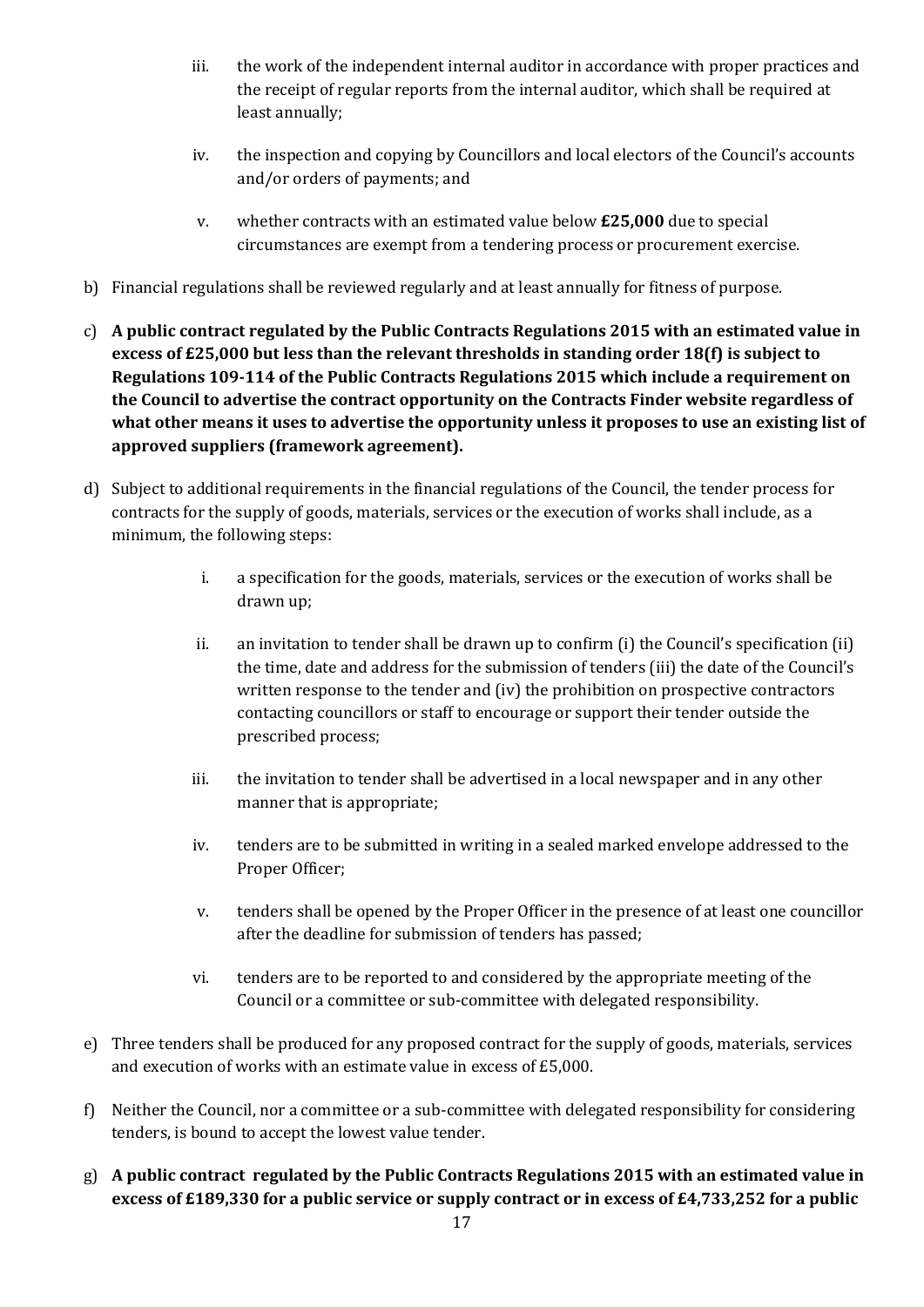**works contract (or other thresholds determined by the European Commission every two years and published in the Official Journal of the European Union (OJEU)) shall comply with the relevant procurement procedures and other requirements in the Public Contracts Regulations 2015 which include advertising the contract opportunity on the Contracts Finder website and in OJEU.**

- h) **A public contract in connection with the supply of gas, heat, electricity, drinking water, transport services, or postal services to the public; or the provision of a port or airport; or the exploration for or extraction of gas, oil or solid fuel with an estimated value in excess of £378,660 for a supply, services or design contract; or in excess of £4,733,252 for a works contract; or £663,540 for a social and other specific services contract (or other thresholds determined by the European Commission every two years and published in OJEU) shall comply with the relevant procurement procedures and other requirements in the Utilities Contracts Regulations 2016.**
- i) In the event of unforeseen circumstances and/or an emergency, the Responsible Financial Officer, in liaison with the Chairman or Vice-Chairman, has delegated authority to use Council funds up to the value of £1000.

### **19. Handling staff matters**

- a) A matter personal to a member of staff that is being considered by a meeting of the Council, is subject to standing order 11.
- b) Subject to the Council's policy regarding absences from work, the Council's most senior member of staff shall notify the Chairman of the staffing committee or, if he/she is not available, the Vice-Chairman of the staffing committee, of absence occasioned by illness or other reason and that person shall report such absence confidentially at the next ordinary meeting.
- c) The Chairman of the staffing committee, or in his/her absence, the Vice-Chairman, shall upon a resolution, conduct a review of the performance and annual appraisal of the work of the Parish Clerk, Responsible Financial Officer and Registrar of Burials. The reviews and appraisal shall be reported confidentially in writing and are subject to approval by resolution at the next ordinary meeting of the Council.
- d) Subject to the Council's policy regarding the handling of grievance matters, the Council's most senior member of staff, shall contact the Chairman of the staffing committee or in his/her absence, the Vice-Chairman of the staffing committee, in respect of an informal or formal grievance matter, and this matter shall be reported back and progressed confidentially by resolution at the next ordinary meeting of the Council.
- e) Subject to the Council's policy regarding the handling of grievance matters, if an informal or formal grievance matter raised by the Clerk, Responsible Financial Officer and Registrar for Burials, relates to the Chairman or Vice-Chairman of the staffing committee, this shall be communicated to another Councillor, which shall be reported back and progressed confidentially by resolution at the next ordinary meeting of the Council.
- f) Any persons responsible for all or part of the management of staff shall treat as confidential the written records of all meetings relating to their performance, capabilities, grievance or disciplinary matters.
- g) In accordance with standing order 11(a), persons with line management responsibilities shall have access to staff records referred to in standing order 19(f).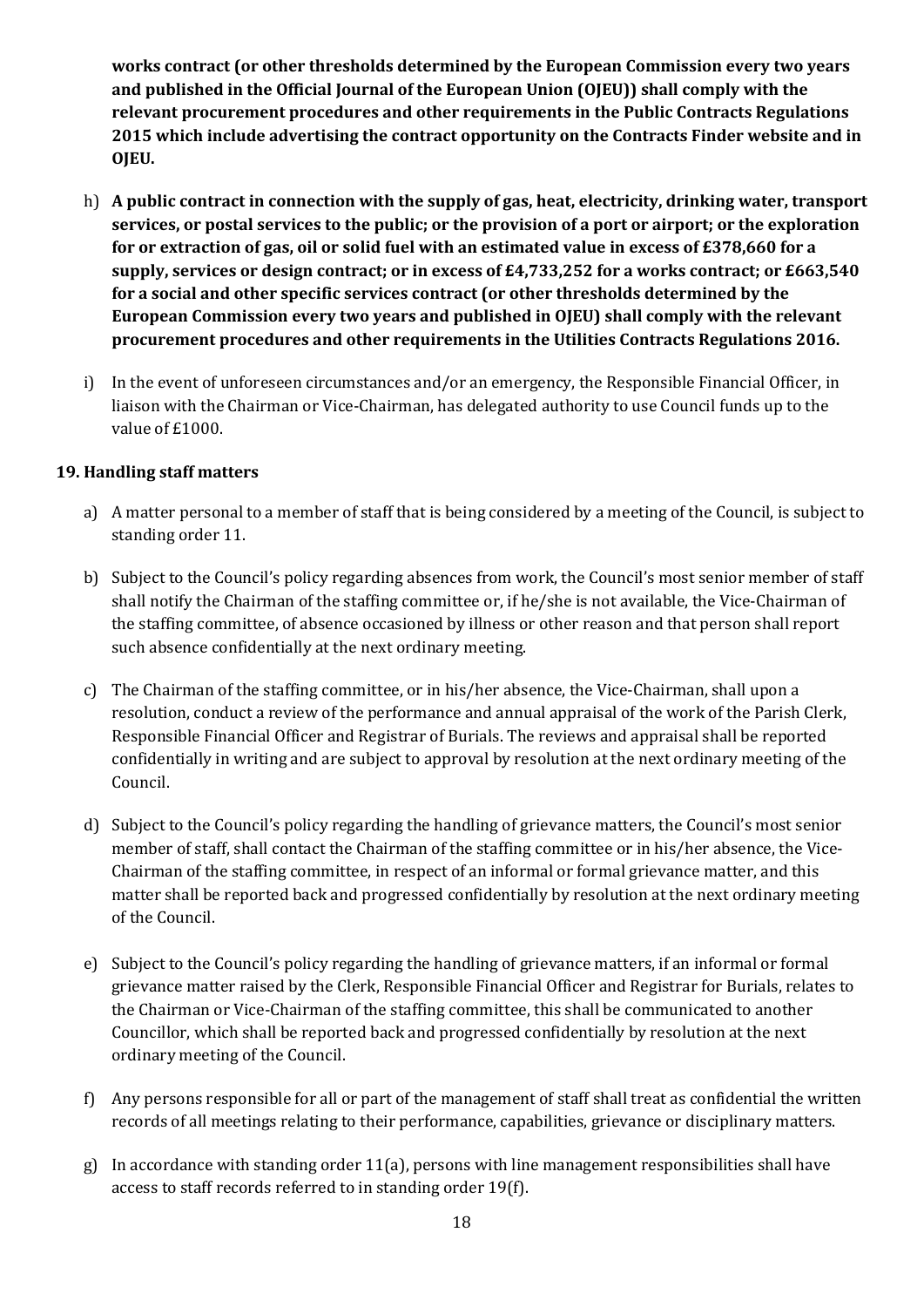### **20. Responsibilities to provide information**

*See also standing order 21.*

a) **In accordance with Freedom of Information legislation, the Council shall publish information in accordance with its publication scheme and respond to requests for information held by the Council.**

### **21. Responsibilities under data protection legislation**

Below is not an exclusive list. *See also standing order 11.*

- a) The Council may appoint a Data Protection Officer.
- b) **The Council shall have policies and procedures in place to respond to an individual exercising statutory rights concerning his personal data.**
- c) **The Council shall have a written policy in place for responding to and managing a personal data breach.**
- d) **The Council shall keep a record of all personal data breaches comprising the facts relating to the personal data breach, its effects and the remedial action taken.**
- e) **The Council shall ensure that information communicated in its privacy notice(s) is in an easily accessible and available form and kept up to date.**
- f) **The Council shall maintain a written record of its processing activities.**

### **22. Relations with the press/media**

a) Requests from the press or other media for an oral or written comment or statement from the Council, its Councillors or staff, shall be handled in accordance with the Council's policy in respect of dealing with the press and/or other media.

# **23. Execution and sealing of legal deeds**

*See also standing orders 15(b)(xi) and (xvi).*

- a) A legal deed shall not be executed on behalf of the Council unless authorised by a resolution.
- b) **[Subject to standing order 23(a), any two councillors may sign, on behalf of the Council, any deed required by law and the Proper Officer shall witness their signatures.]** *The above is applicable to a Council without a common seal.*

# **24. Communicating with County Borough or County Council Councillors.**

- a) An invitation to attend a meeting of the Council shall be sent, together with the agenda, to the ward councillor(s) of the District and County Council OR Unitary Council representing the area of the Council.
- b) Unless the Council determines otherwise, a copy of each letter sent to the District and County Council OR Unitary Council shall be sent to the ward councillor(s) representing the area of the Council.

#### **25. Restrictions on Councillor Activities**

- a) Unless duly authorised, no Councillor shall:
	- i. inspect any land and/or premises which the Council has a right or duty to inspect; or